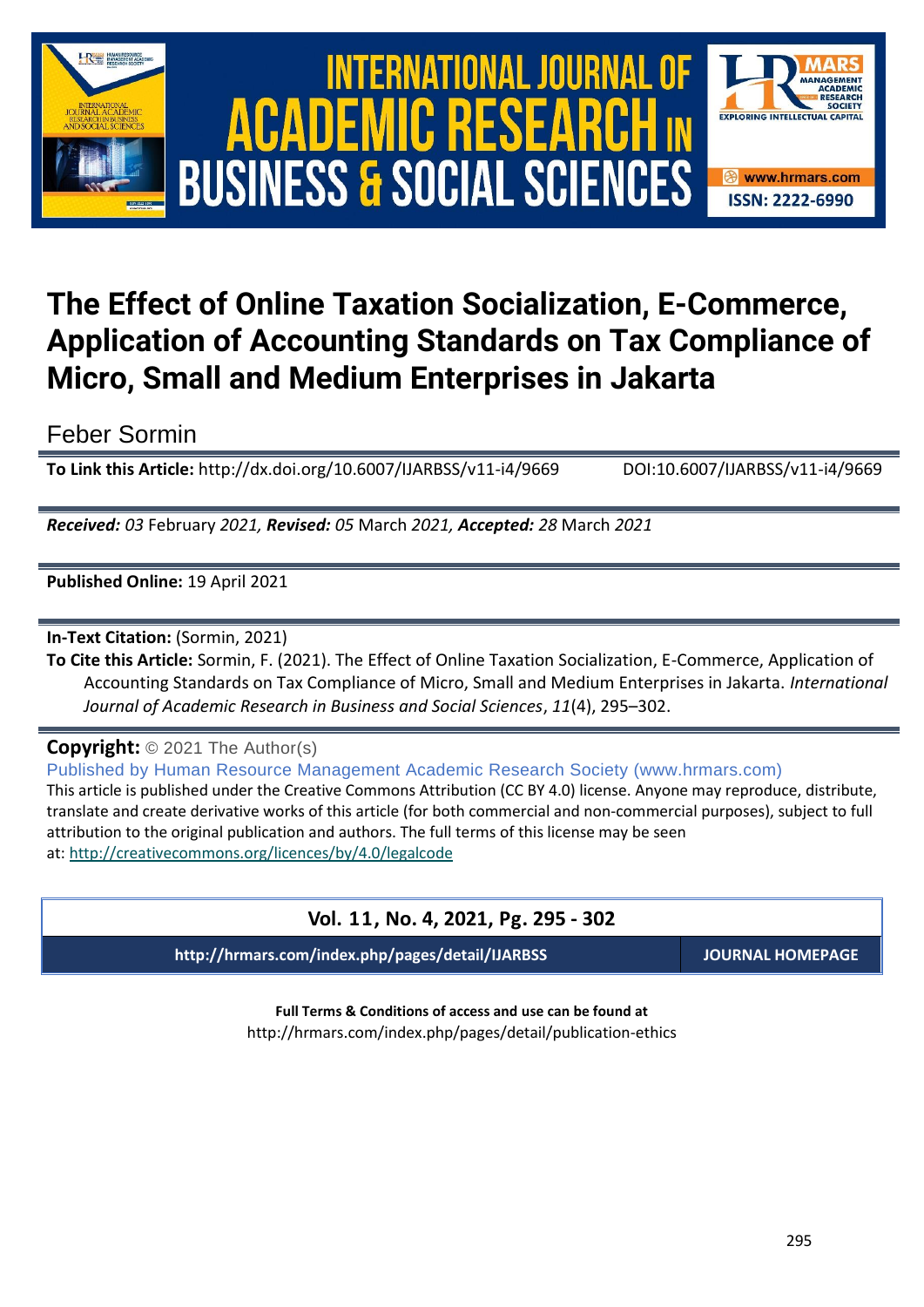

## **The Effect of Online Taxation Socialization, E-Commerce, Application of Accounting Standards on Tax Compliance of Micro, Small and Medium Enterprises in Jakarta**

Feber Sormin

Universitas Mercu Buana, Jakarta, Indonesia Email: feber.sormin@mercubuana.ac.id

#### **Abstract**

This study aims to determine the compliance of taxpayers for Micro, Small, and Medium Enterprises (MSMEs) in Jakarta. The research is based on the level of SME tax compliance that has not yet reached the target, the development of online socialization, e-commerce transactions, and the application of accounting standards to increase the compliance of MSME taxpayers. This research uses quantitative methods with multiple regression analysis through statistical data analysis software SPSS. With primary data collected through equestionnaires and literature review, used 395 entries from respondents. The results of this study prove that the tax socialization variables and the application of accounting standards affect taxpayer compliance, while E-Commerce does not affect the compliance of MSME taxpayers in Jakarta. The results of this study can be a reference for the contribution of MSME practice, become material for consideration of making regulations for the government, as well as teaching input on knowledge of tax socialization via online and the application of accounting standards based on this research affecting MSME taxpayer compliance, as well as a scientific reference for subsequent researchers.

**Keywords:** Tax Compliance, Online Taxation Socialization, E-Commerce, Application of Accounting Standards

#### **Introduction**

Every year the tax officers program the socialization of understanding of taxation to the public with the hope that it will have an impact on increasing compliance and increasing tax revenue every year. Various efforts have been made by the government, especially the Directorate General of Taxes in increasing tax revenue and tax compliance, especially for taxpayers of micro, small and medium enterprises, but these efforts have not resulted in the achievement of expected revenue and compliance. The following is an overview of tax revenue and compliance levels from the last five years to 2019, published in the DGT Performance Report (LAKIN DGT).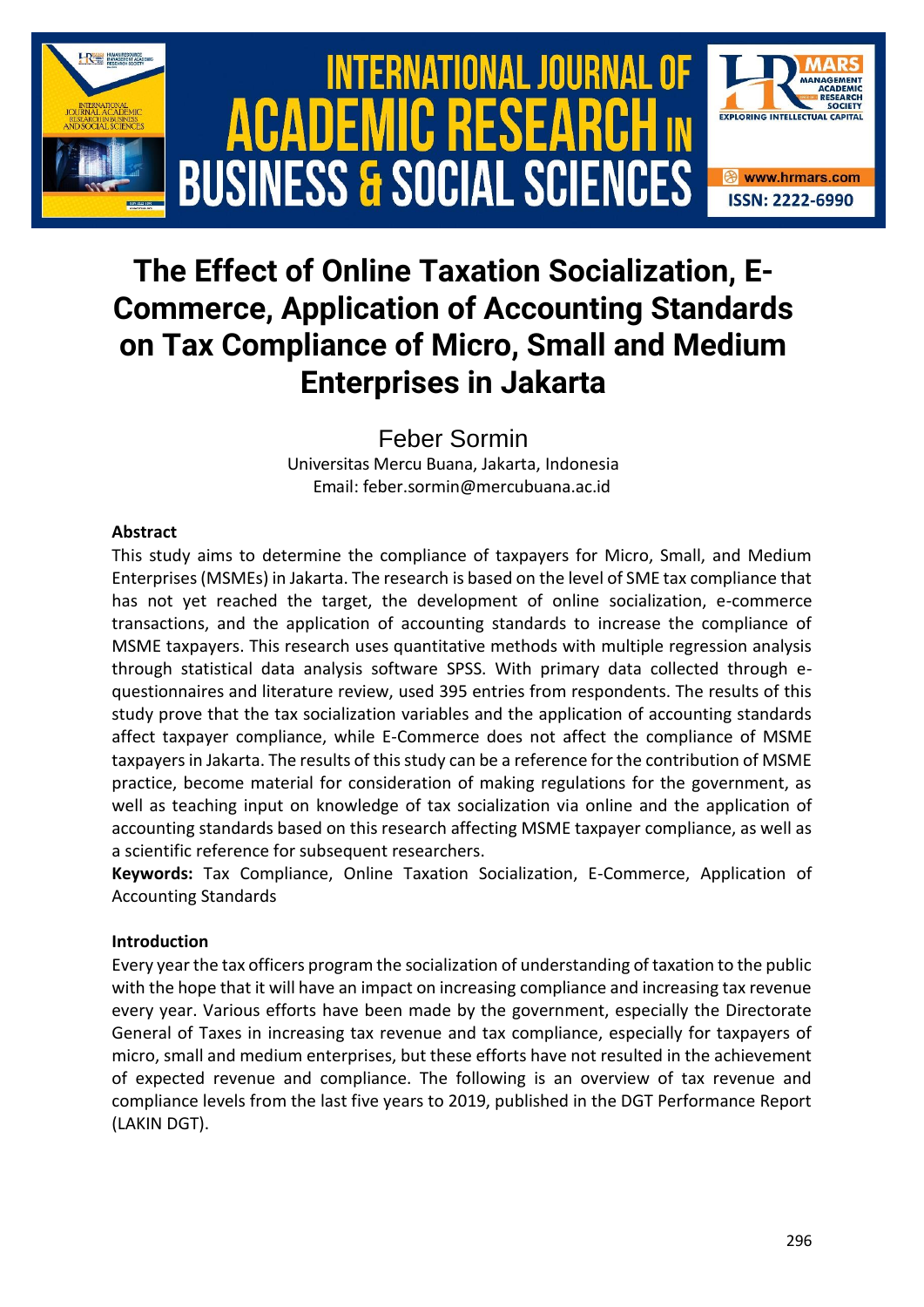| Year | Target   | Revenue<br>(IDR Trillions) | %      | Taxpayer | <b>Tax Compliance</b> |  |
|------|----------|----------------------------|--------|----------|-----------------------|--|
| 2015 | 1.294.26 | 1.060.94                   | 81,97% | 33.3 mio | 60,42%                |  |
| 2016 | 1.355.21 | 1.105.99                   | 81,61% | 36.4 mio | 60,82%                |  |
| 2017 | 1.283.20 | 1.151.03                   | 89,70% | 38.6 mio | 72,64%                |  |
| 2018 | 1.424.00 | 1.315.51                   | 92,24% | 38.7 mio | 59,57%                |  |
| 2019 | 1.577.60 | 1.332,10                   | 84,40% | 41,9 mio | 62.08%                |  |
|      |          |                            |        |          |                       |  |

**Table 1** Tax revenue and taxpayer compliance

Resources: *Annual Report DGT's data*

Based on table 1 above, the achievement of tax revenue and the level of taxpayer compliance until 2019 has not reached the target and the percentage level of taxpayer compliance has only reached 62.08% of the total taxpayers of 41.9 million registered according to the DGT.

In data from the Central Statistics Agency, MSME traders who use e-commerce in DKI Jakarta are only around 17.85%, while the 2019 IMK Survey states that the number of IMK in Jakarta is around 62,929 units (Rozama, et al., 2019: 19-22).

With the application of the self-assessment system, taxpayers are given the authority to calculate, deposit and report their tax payable, including MSMEs. However, the limited understanding and knowledge of regulatory information about taxation theory and practice have had an impact on taxpayer compliance, so active outreach is needed to MSMEs. In connection with the conditions of Covid-19, the role of technology in tax socialization activities is an effective and efficient solution in helping MSMEs increase their understanding of taxation. Several studies have found a significant effect of online application on employee and organizational performance (Tarmidi & Arsjah, 2019), and significant effect of tax socialization on taxpayer compliance (Riyanti, 2013; Lestari & Daito, 2020).

Technological developments are rapidly increasing in all aspects of people's lives, including tax service technology such as e-filling and e-billing which can help improve taxpayer compliance (Tarmidi, et al., 2017; Muturi & Kiarie, 2015). Besides, from a business process perspective, the use of technology has been widely used in the form of E-commerce in the form of technology applications in automating business transactions and workflows (Kalakota, 1997: 3). Government Regulation of the Republic of Indonesia Number 80 of 2019 explains that Trading Through Electronic Systems (PMSE) is trading whose transactions are carried out through a series of electronic devices and procedures. Changes in the behavior of consumers shopping from traditional to online ways due to various factors have increased the rapid development of commerce through technology. The development of the e-commerce business in Indonesia can increase state revenue from taxes, although it is still far from the target (Sitorus & Kopong, 2017). The ease of transactions in e-commerce has a significant effect on taxpayer compliance (Sitorus & Suciati, 2020; Darmawati & Oktaviani, 2018).

Micro, Small, and Medium Enterprises are required to understand the application of accounting standards in business management, especially the SAK EMKM that has been issued by the IAI. With an understanding of financial reporting standards, MSME actors are more focused on managing their business financial reports which form the basis for tax reporting. Dartini & Jati (2016) explained that the higher the understanding of taxpayers' accounting, the higher the willingness of taxpayers to comply with their tax compliance. Azmary, et al. (2020), Darmawati & Oktaviani (2018) found a positive effect of the application of accounting standards on MSME taxpayer compliance. Based on the existing phenomena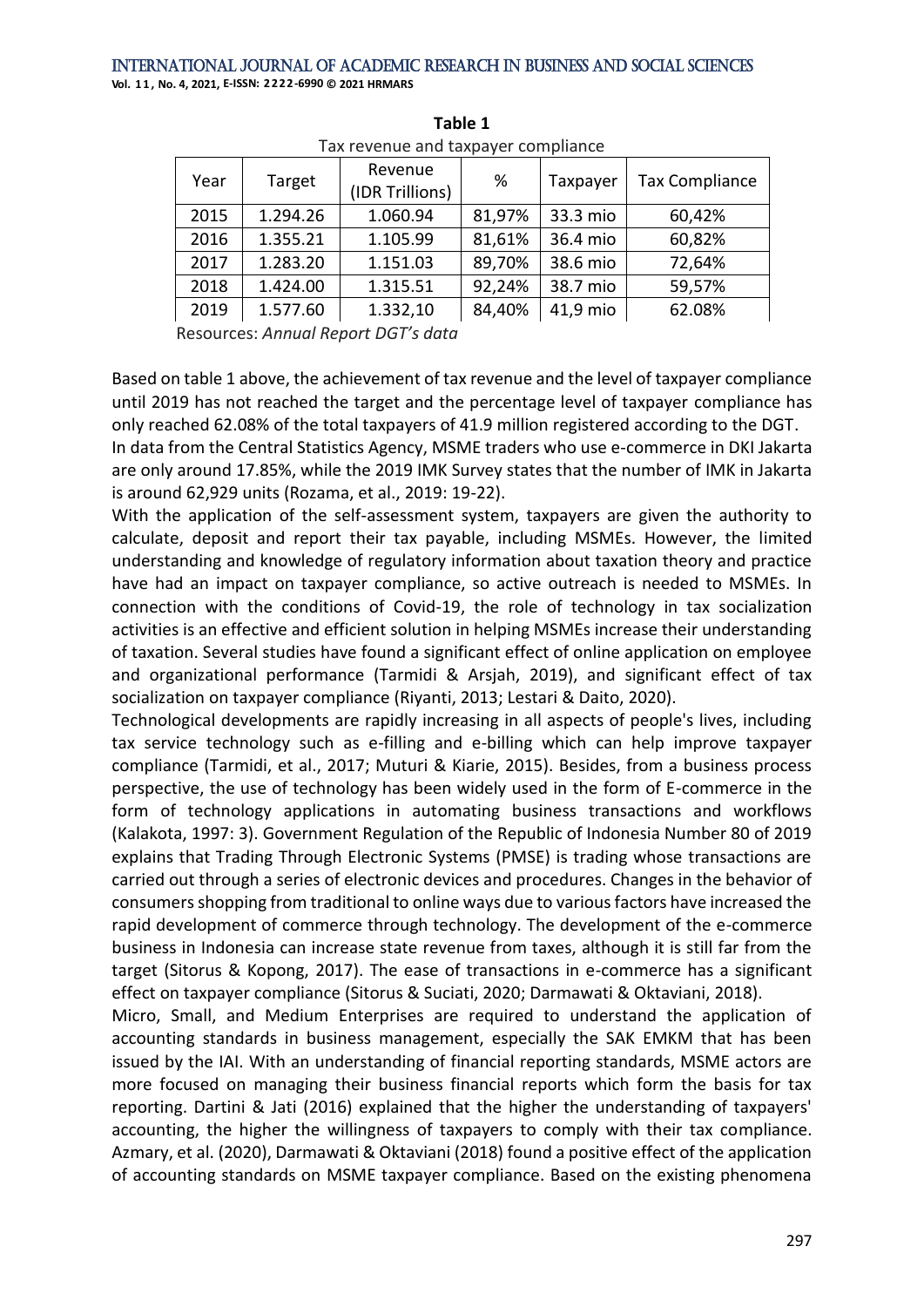International Journal of Academic Research in Business and Social Sciences

**Vol. 1 1 , No. 4, 2021, E-ISSN: 2222-6990 © 2021 HRMARS**

and literature, this study aims to analyze the effect of online taxation socialization, Ecommerce, the application of accounting standards on Taxpayer Compliance for Micro, Small, and Medium Enterprises (MSMEs) in Jakarta.

#### **Literature Review**

#### **Compliance Theory**

Compliance theory was put forward by Allingham & Sandmo (1972) which explains that no individual is willing to pay taxes voluntarily so that individuals will always oppose paying taxes (Simanjuntak & Mukhlis, 2012).

Tax compliance theory according to Devos (2014) is grouped with economic deterrence and individual psychology. Through the compliance theory approach, the psychology of individual taxpayers can be analyzed concerning the level of voluntary tax compliance, so that it can be input in tax policy formulation. Various tax services are issued by the Government in increasing taxpayer compliance both offline and online, such as e-filling and e-billing to online taxation socialization so that individual taxpayers do not find it difficult to fulfill tax rights and obligations. In a comparison between external and internal factors, Tarmidi, et al. (2020) found that internal factors of taxpayers have a stronger influence on tax actions, whether they are compliant or non-compliant, compared to external factors.

#### **Conceptual Framework and Hypothesis Development**

Tax dissemination is an effort and process of providing tax information to the public, business world, and government and non-government institutions with adequate means both offline and online. With the limited resources of MSME players in understanding tax rules and limited offline socialization during the Covid-19 pandemic, online taxation socialization can help MSME players understand their tax rights and obligations to increase taxpayer compliance. Lestari & Daito (2020), Riyanti (2013) found the effect of tax socialization on MSME taxpayer compliance

H1. Online tax socialization affects taxpayer compliance

E-Commerce is a technology application in business transactions and workflows to facilitate the process of buying and selling and other services, including in the business activities of MSMEs. With the increasing implementation of e-commerce, MSME players are more proficient in electronic use, making it easier for taxpayers to use electronic taxation applications that can increase taxpayer compliance. Sitorus & Suciati (2020), Darmawati & Oktaviani (2018) found a significant effect of e-commerce on taxpayer compliance.

H2. E-Commerce affects taxpayer compliance

According to the American Institute of Certified Public Accountants (AICPA), accounting is the art of recording, classifying, summarizing the exact and expressed in terms of currency, transactions, and events that are at least financial and the interpretation of their results. Financial reports that are prepared based on accounting standards are the basis for the preparation of the annual tax return, so that the application of accounting standards, especially MSME accounting standards, can affect taxpayer compliance, especially in preparing the annual tax return. Darmawati & Oktaviani (2018) found a positive effect of the application of MSME accounting on MSME taxpayer compliance.

H3. The application of accounting standards affects taxpayer compliance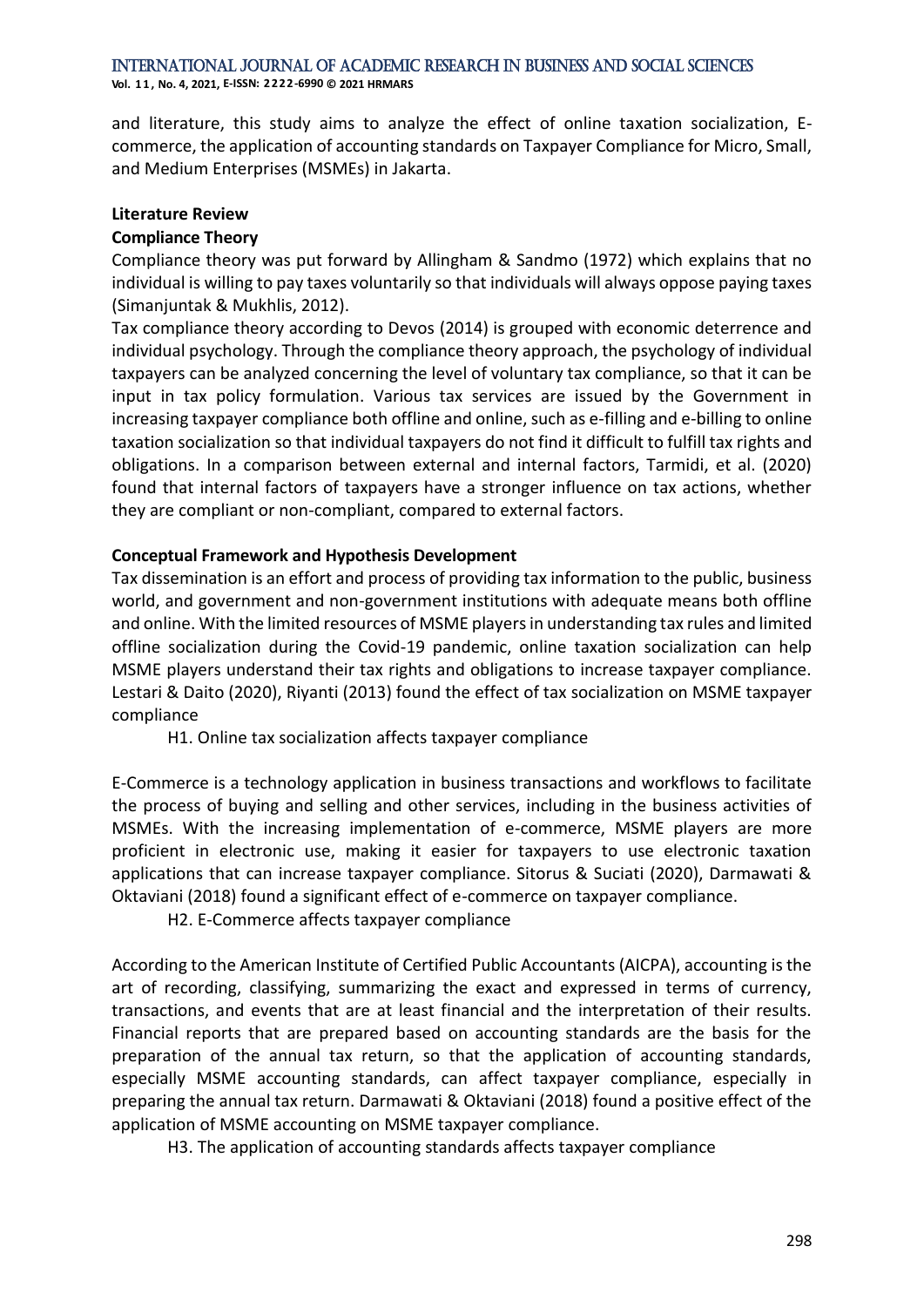**Vol. 1 1 , No. 4, 2021, E-ISSN: 2222-6990 © 2021 HRMARS**

#### **Methodology**

#### **Population and Sample**

The population of this research is MSMEs in DKI Jakarta, which is based on data from the Central Bureau of Statistics amounting to 62,929 units in 2019. With the criteria for MSMEs that have Tax ID Number and make sales using E-Commerce, the sample is calculated using the Slovin formula with a minimum sample result of 386, this study analyzed 395 equestionnaire data filled out by MSME actors as respondents.

#### **Operational Variable**

Taxpayer compliance in this study is measured by compliance with tax deductions, tax payment, and tax reporting, according to applicable tax provisions, namely Law Number 16 of 2009, Minister of Finance Regulation Number 242 of 2014. As an independent variable, online tax socialization is measured based on procedures. planning, organizing, and implementing according to the Director-General of Taxes Regulation Number PER-03 of 2013. E-Commerce is measured by the business process of selling goods/services, and the business process of depositing sales proceeds following the Director-General of Taxes Circular Number 62 of 2013 which is also used in Sitorus & Kopong's research (2017). Meanwhile, the application of accounting standards is measured by the process of recording, grouping, summarizing, and reporting according to the EMKM Accounting Standards.

The use of e-questionnaires with a Likert scale of 1-5 is used in analyzing the perceptions of MSME actors as respondents to statements according to the measurement of these variables.

#### **Hypothesis Testing Method**

SPSS software is used to help researchers analyze tabulated data from the e-questionnaires obtained. Validity and reliability tests were carried out first to convince researchers of the quality of respondents' answers, then the classical assumption test consisting of normality test, multicollinearity test, heteroscedasticity test, and F test and coefficient of determination to analyze the quality of the research model. In testing the hypothesis, the researcher uses the results of the t-test which explains the level of significance and direction of the influence of each independent variable on the dependent variable.

#### **Result**

#### **Descriptive Analysis**

| Table 2. Descriptive Analysis                      |        |        |        |           |  |  |  |
|----------------------------------------------------|--------|--------|--------|-----------|--|--|--|
| Variable                                           | Min    | Max    | Mean   | Std. Dev. |  |  |  |
| <b>Tax Compliance</b><br>Y.                        | 0.7857 | 1.4286 | 1.1191 | 0.1210    |  |  |  |
| X1. Online Taxation Socialization                  | 0.6667 | 2.2222 | 1.6402 | 0.2453    |  |  |  |
| X2. E-Commerce<br>X3. Implementation of Accounting | 1.0000 | 5.0000 | 3.9594 | 0.5083    |  |  |  |
| <b>Standards</b>                                   | 2.0000 | 4.1667 | 3.4759 | 0.3637    |  |  |  |

In table 2, it is informed that the respondent's answers vary in each questionnaire statement, with a standard deviation value that is smaller than the average value of each answer on each variable indicating that the research data is diverse. The classical assumption test that has been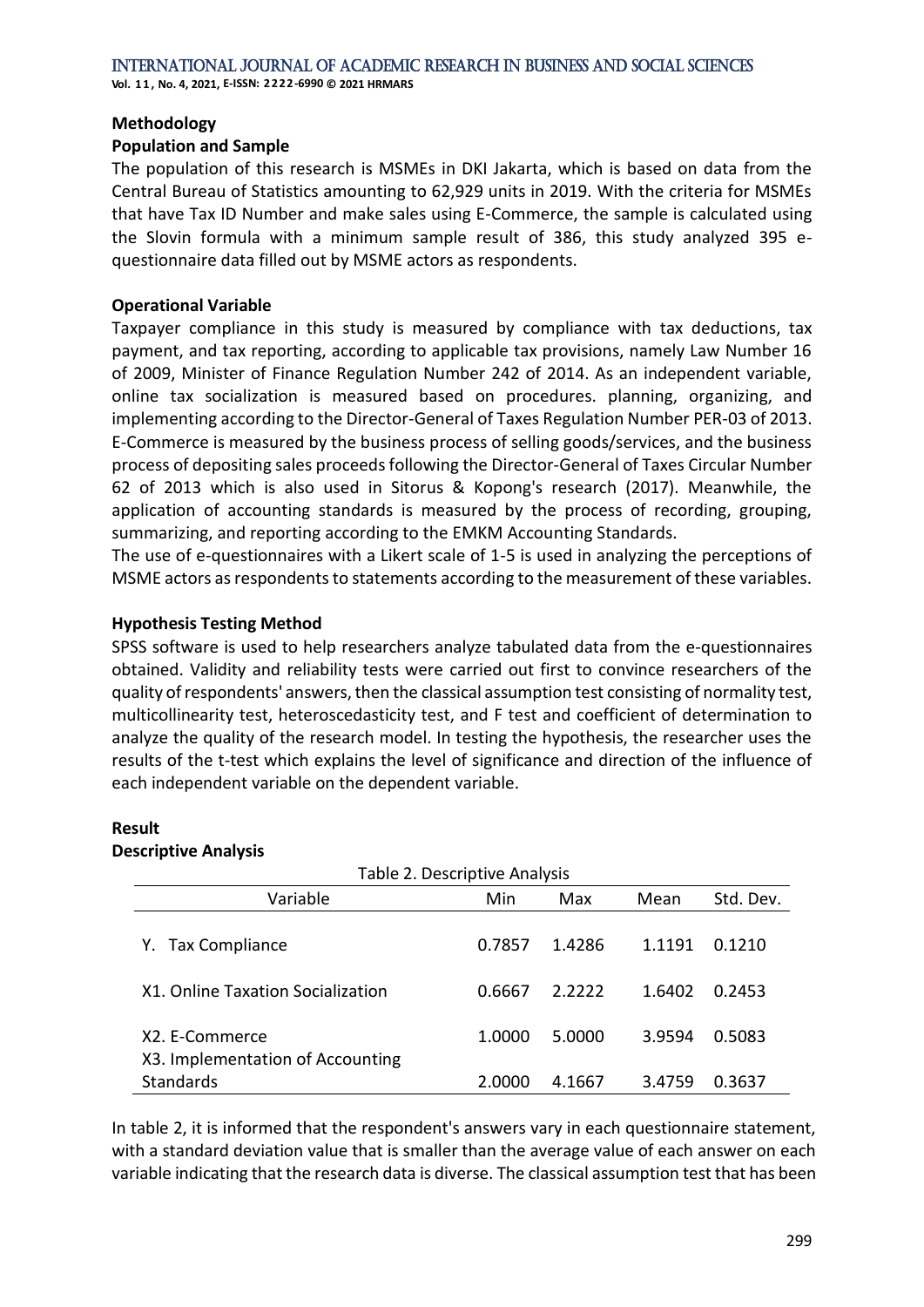#### International Journal of Academic Research in Business and Social Sciences **Vol. 1 1 , No. 4, 2021, E-ISSN: 2222-6990 © 2021 HRMARS**

carried out has found the value of asymp. sig 0.085 on the normality test, VIF range 1.023-1.148 on the multicollinearity test, and the spread plot on the heteroscedasticity test so that the research data has good quality. With an adjusted R-Square value of 0.053, it explains that taxpayer compliance is explained by the socialization of online taxation, e-commerce, and the application of accounting standards by 5.3%, and the remaining 94.7% is explained by other variables outside of this study. With a Sig value of 0.000 on the F-test, it explains that the quality of this research model is fit or good.

#### **Hypothesis Test**

| Table 3. Hypothesis Test                         |                |        |       |  |  |  |  |
|--------------------------------------------------|----------------|--------|-------|--|--|--|--|
| Model                                            | Unstandardized | Τ      | Sig   |  |  |  |  |
|                                                  | В              |        |       |  |  |  |  |
| (Constant)                                       | 0.778          | 11.020 | 0.000 |  |  |  |  |
| X1                                               | 0.064          | 2.611  | 0.009 |  |  |  |  |
| X <sub>2</sub>                                   | 0.008          | 0.617  | 0.537 |  |  |  |  |
| X3                                               | 0.059          | 3.397  | 0.001 |  |  |  |  |
| Note: Y= Tax Compliance, X1= Online Taxation     |                |        |       |  |  |  |  |
| Socialization,                                   |                |        |       |  |  |  |  |
| X2= E-Commerce, X3= Implementation of Accounting |                |        |       |  |  |  |  |
| <b>Standards</b>                                 |                |        |       |  |  |  |  |

In table 3 it can be seen that online tax socialization has a sig value of 0.009 and t-value of 2,611, which means that online taxation socialization has a significant positive effect on taxpayer compliance, so hypothesis 1 is accepted. Online tax dissemination is a taxation service from the DGT in providing tax information to taxpayers online, so that it is effective in this Covid-19 pandemic, with this service, taxpayers are helped in understanding every tax right and obligation that has an impact on taxpayer compliance. This result is in line with Riyanti (2013); Lestari & Daito (2020).

In table 3 it is also known that e-commerce has a sig value of 0.537 and t-value of 0.617 which explains that e-commerce has no significant effect on taxpayer compliance, so hypothesis 2 is rejected. These results explain that the use of e-commerce in MSME business activities does not necessarily improve the taxpayers' skills in fulfilling their tax rights and obligations. This result is not in line with Sitorus & Suciati (2020); Darmawati & Oktaviani (2018).

Then table 3 also explains that the application of accounting standards has a sig value of 0.001 and a t value of 3.397 which explains that the application of accounting standards has a positive effect on taxpayer compliance, so hypothesis 3 is accepted. With the application of accounting standards, taxpayers are assisted in preparing tax reports to facilitate the fulfillment of their tax rights and obligations. This result is in line with Darmawati & Oktaviani (2018).

#### **Conclusion**

Based on hypothesis testing and discussion, the conclusions of this study are as follows:

- a. Online tax socialization has a positive effect on taxpayer compliance
- b. E-commerce has no significant effect on taxpayer compliance
- c. The application of accounting standards has a positive effect on taxpayer compliance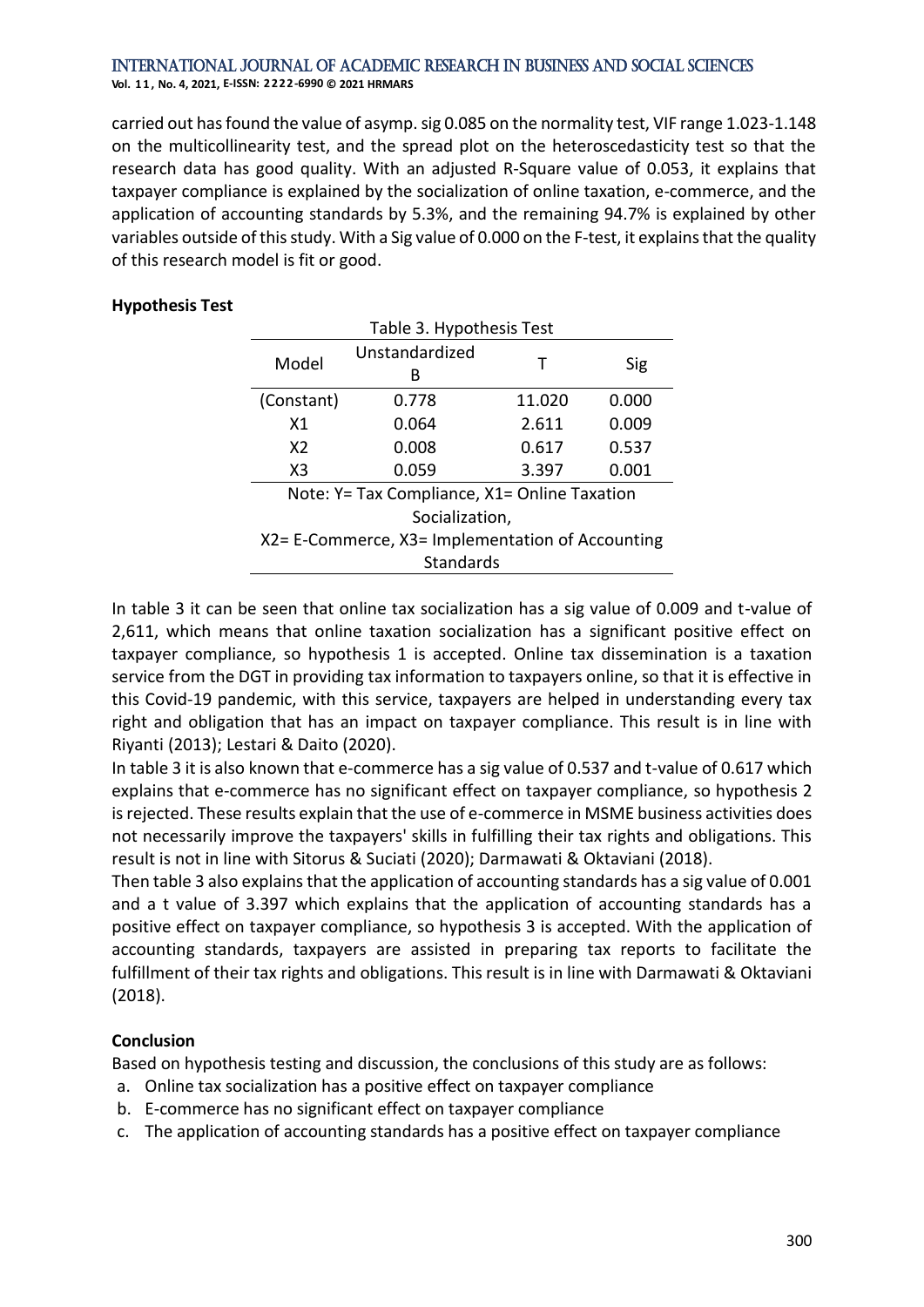International Journal of Academic Research in Business and Social Sciences

**Vol. 1 1 , No. 4, 2021, E-ISSN: 2222-6990 © 2021 HRMARS**

As explained in the tax compliance theory, this result explains that individual taxpayers can be encouraged to increase their level of tax compliance with the support of the government in the socialization of tax regulations and the implementation of accounting standards that support the taxpayer's business, this makes a practical contribution to regulators. Online activities are starting to be needed in the current covid-19 pandemic situation, online tax socialization is very helpful for taxpayers in understanding their tax rights and obligations.

#### **Implication and Limitation**

With the discovery of the positive influence of online taxation socialization on taxpayer compliance, the government as a regulator can increase these activities so that the level of understanding of taxpayers increases to increase the level of taxpayer compliance. With the discovery of the positive influence of the application of accounting standards on taxpayer compliance, the government as a regulator can consider regulations in the preparation of accounting standards that are in line with tax regulations to make it easier for taxpayers to exercise tax rights and obligations.

#### **Acknowledgment**

This study is supported by the Faculty of Economics and Business and Research Center of Universitas Mercu Buana, I am grateful for the support from Dean, Rector, Research Center team, and especially respondents in this study.

#### **References**

- Allingham, M. G., & Sandmo, A. (1972). Income tax evasion: A theoretical analysis. *Journal of Publics Economics*, 1(1972), 323-338.
- Azmary, Y. M. P., Hasanah, N., & Muliasari, I. (2020). Pengaruh Kecerdasan Spiritual, Penerapan Akuntansi, Pemahaman Perpajakan terhadap Kepatuhan WPOP UMKM. *Jurnal Akuntansi, Perpajakan dan Auditing*, 1(1), 133-146. http://pub.unj.ac.id/index.php/japa/article/view/95
- Dartini, G., & Jati, I. (2016). Pemahaman Akuntansi, Transparansi, dan Akuntabilitas pada Kepatuhan Wajib Pajak Badan. *e-jurnal Akuntansi Universitas Udayana,* 17(3), 2447- 2473.
- Darmawati, D., & Oktaviani, A. A. (2018). Pengaruh Penerapan Akuntansi UMKM terhadap Kepatuhan Wajib pajak UMKM e-Commerce. *Seminar Nasional Cendekiawan ke-4 tahun 2018*, 919-925.
- Devos, K. (2014). *Tax Compliance Theory And The Literature. In Factors Influencing Individual Taxpayer Compliance Behaviour* (pp. 13-65). Springer, Dordrecht.
- Kalakota, R. (1997). *Electronic Commerce*, a Manager's Guide. Addison-Wesly. ISBN: 0-201- 88067-9.

https://books.google.co.id/books?id=7UNqSnb52H4C&printsec=frontcover#v=onepag e&q&f=false

Lestari, S. M., & Daito, A. (2020), The Influence of taxation knowledge, tax socialization and tax administration on taxpayer compliance (empirical study in micro small and mediun enterprises (MSMEs) tobat village, balaraja Sub-District, tangerang Regency, Banten Province). *DInasti International Journal of Management Science*, 1(5), 732-739. https://doi.org/10.31933/dijms.v1i5.287